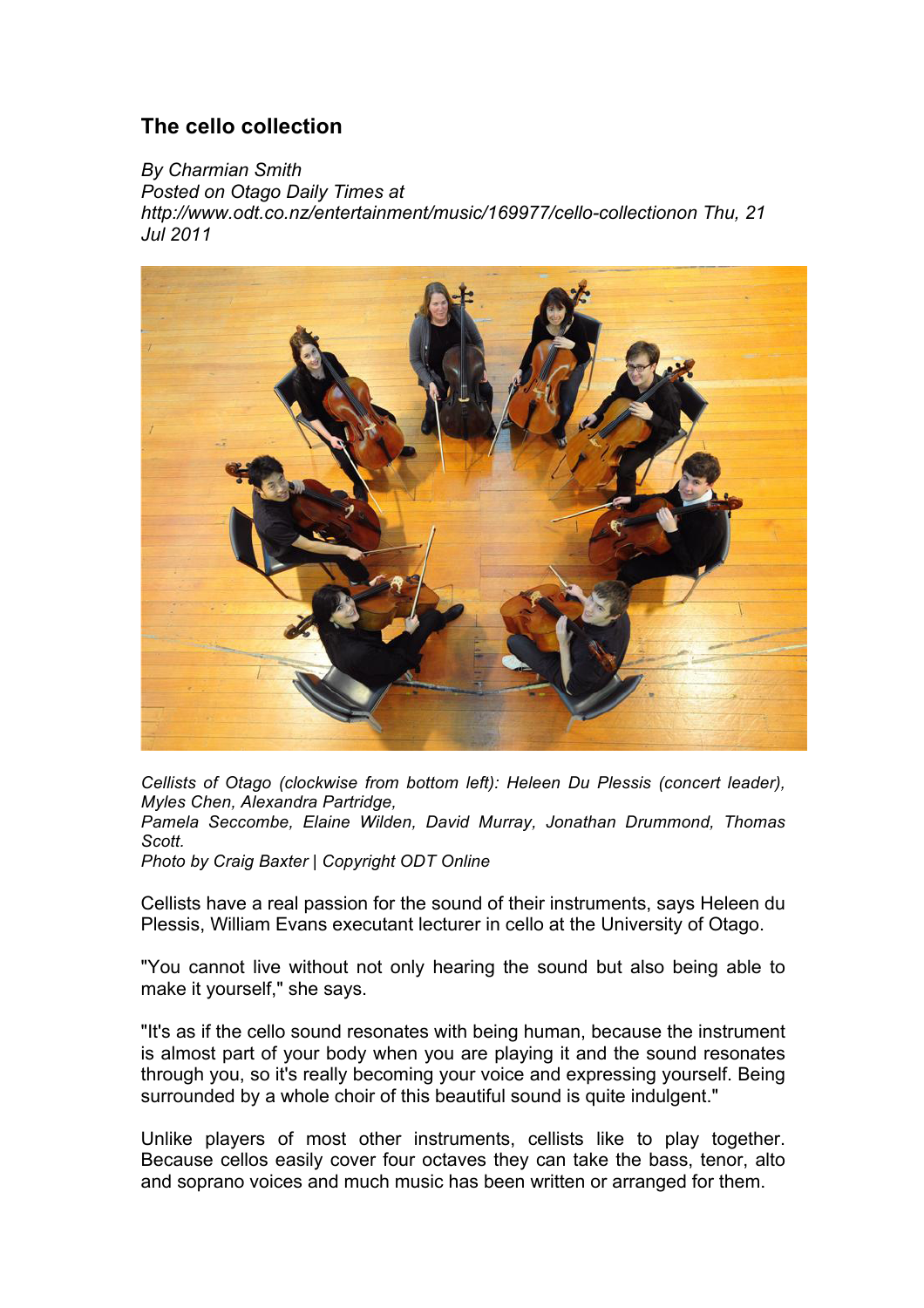Cello choirs have been popular since the 1970s when the 12 cellists of the Berlin Philharmonic Orchestra recorded Julius Klengel's Hymnus for 12 cellos.

They formed a group and toured, commissioned composers to write works for cellos and gained an international following. But cello choirs existed before that, often the pupils of a teacher playing together and passing on the tradition.

Du Plessis inherited this tradition from the late French cellist Pierre Fournier through her teachers Daniel Grosgurin in Switzerland and Amit Peled in the US, who had been a pupil of Boris Pergamenshikov.

Both Grosgurin and Pergamenshikov had also been pupils of Fournier.

"It was a very clear part of [Amit's] philosophy and teaching - and part of mine as well - that the cello class should be like a family. He decides on whether he takes you on and you take him on as a teacher, because if he does he regards you as lifelong family, and he would nurture and insist on that support among his students in an environment which is quite competitive sometimes.

"It really rubbed off on people to be more supportive and not so competitive, and to enjoy music because it can become quite stressful."

Du Plessis formed a cello choir with her students in South Africa and when she came to New Zealand was delighted to find one already here and to be invited to join.

"When I arrived - I was still in the hotel when they contacted me and invited us to a party to meet all the cellists and to be part of the choir. I was immediately absorbed into it and became the concert leader. It's all part of the belonging and friendship and family," she said.

"I find among cellists there is a characteristic warmth, and I've always found a cello choir has a different dynamic from any other ensemble or orchestra. It's really more like the feeling of being in a choir where there's sense of belonging and a sense of connection."

It was this feeling of togetherness and connection, of just enjoying making music together in a cello choir when she was a child, that inspired her to become a cellist and a teacher, she said.

In 1998, Dunedin's first cello choir was established by Euan Murdoch, lecturer in cello at Otago, but he moved away shortly afterwards and it went into recess.

In 2006 Greg Hamilton, then lecturer in cello who had experienced cello choirs in the US, established another which gave its first concert in July 2007.

When he left Dunedin in 2008, local cello teacher Judith Davis took over as director and now organises the three annual concerts. Proceeds from these go to charity.